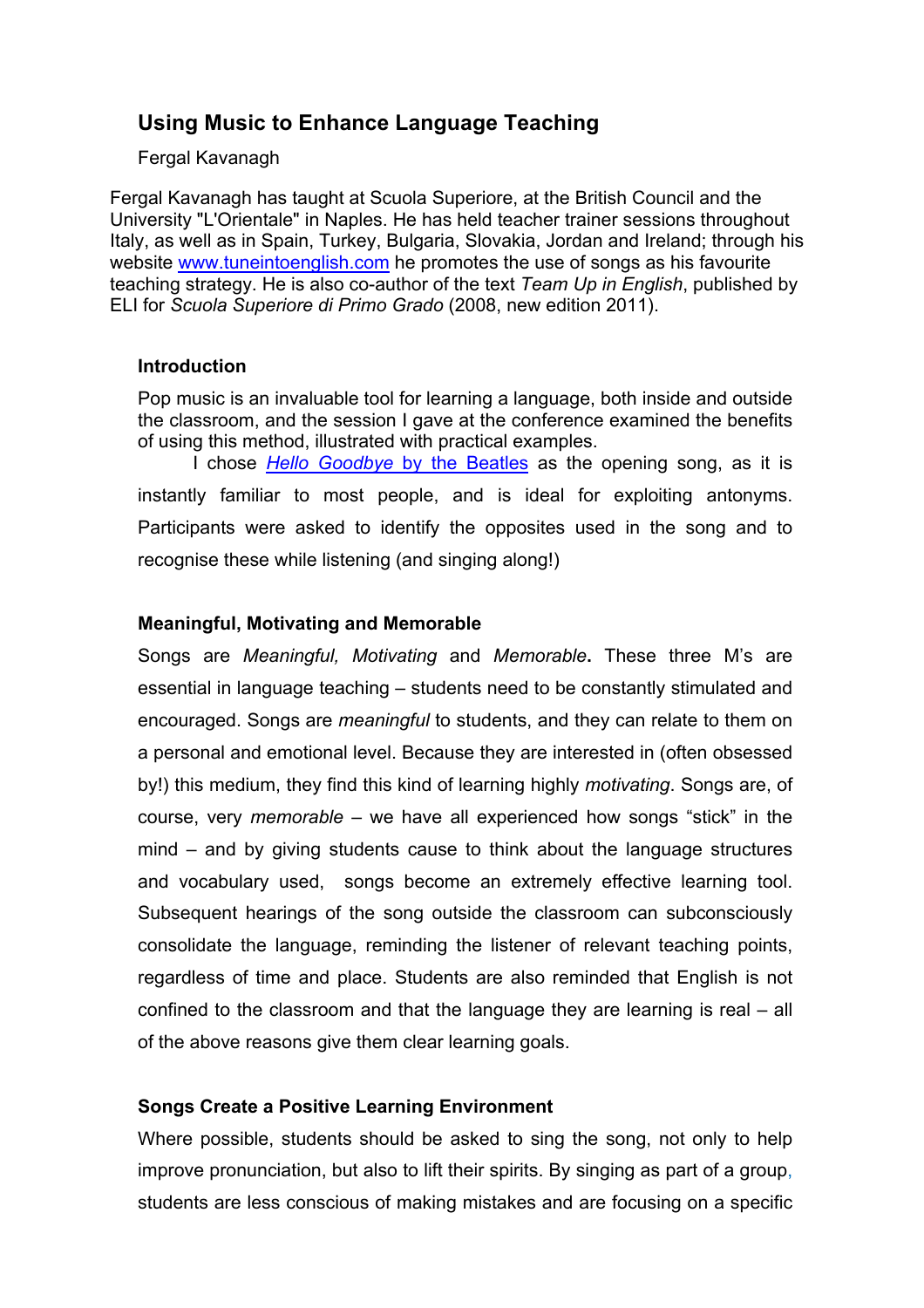task rather than the language used. Apart from the emotional pleasure gained from singing, the increased intake of oxygen cannot but put them in a good mood! I demonstrated this with two 'feel-good' songs – *I'm a Believer* by The Monkees and *Lemon Tree* by Fool's Garden. The accompanying activities which were taken, like many of the songs in the session, from the Italian publication *Team Up in English* (Kavanagh, Moore, Morris, new ed. 2011, ELI) are very simple, with students forming the past simple (in the former) and present continuous (in the latter) forms of a selection of verbs and listening for them in the songs. By using upbeat songs, to which participants sang along, there was an extremely positive atmosphere in the room.



**The Brain** 

### **Involving 'Left and Right' Brains**

When we study language we are using the brain's left hemisphere, but music and repetition stimulate the right hemisphere - the use of songs involves both hemispheres in the learning process, thereby greatly increasing students' potential. I demonstrated this with some grammar activities, eliciting the *used to* structure and Question forms – I then played Gloria Gaynor's *I Will Survive* ("I used to cry, now I hold my head up high") and Elvis Presley's *Are You Lonesome Tonight?* The brain's left hemisphere was responsible for completing the activity, while the right hemisphere consolidated the language through music.

## **Improving Grammar, Vocabulary and Pronunciation**

Songs help make the learning of new words and structures more natural and memorable. By singing along, students are naturally acquiring real vocabulary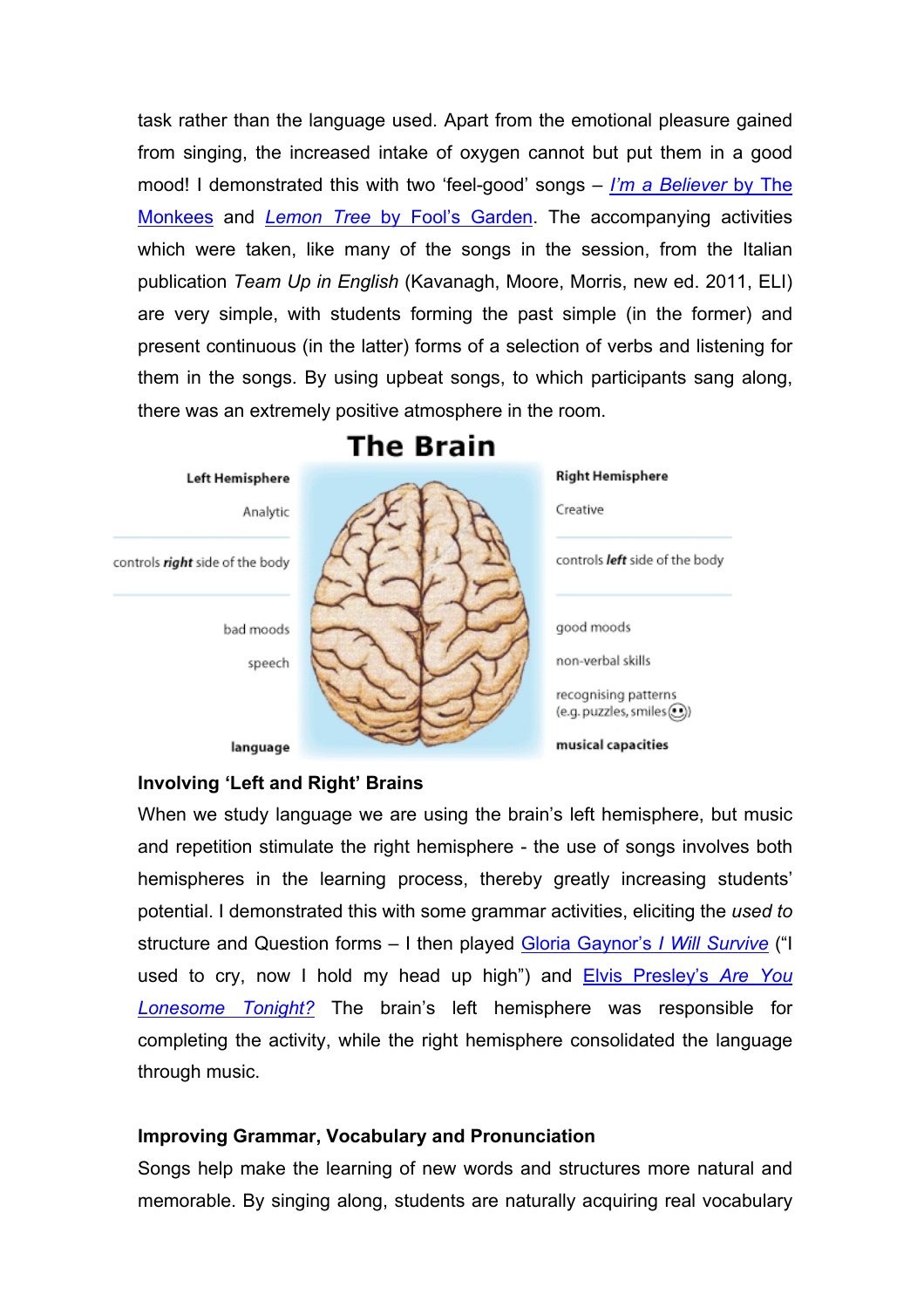and correct pronunciation. English, as a stress-timed language, is very rhythmic, and rhythm greatly aids memorisation, even for single words. Songs can also be used to highlight social issues and promote discussion - I demonstrated this by playing Jack Johnson's *The 3 R's*, a song about the importance of recycling, taken from the website www.tuneintoenglish.com (Kavanagh, 2008).

### **Flexible, Authentic and Easily Available**

Not only can more than one activity type be used with any song, but they can also be adapted to any level and are 'real'. Tim Murphey (1992) demonstrated that anything you can do with a text you can do with a song - the task should, of course, be graded to the students' level. Songs are also very easy to find – if the teacher doesn't have a copy, the students will almost certainly have one. This goes back to the three M's, where the use of students' favourite songs, rather than the teacher's, is far more meaningful, motivating and memorable.

To finish the session I chose *Blame It on the Boogie* by The Jacksons. Volunteers mimed the sunshine, moonlight, good times and boogie, and then listened to decide who to blame it on! By singing and dancing along, we closed the session with a smile on our faces and many ideas for enlivening our language classroom.

### **References**

Kavanagh F., www.tuneintoenglish.com Kavanagh F., C. Moore and C. Morris, 2008 (new ed. 2011). *Team Up in English (Italian ed.),* ELI. Murphey T., 1992. *Music & Song*, Oxford University Press.

## fergal@tuneintoenglish.com

## **Full references**

Boarder B., 1994. 'Seeking The Perfect Teaching Medium' *ELT News & Views, Argentina.*

Bowen T. and J. Marks, 1994. *Inside Teaching,* Macmillan, p.132.

Buzan T., 1991. *Use Both Sides Of Your Brain*, Penguin Group (USA).